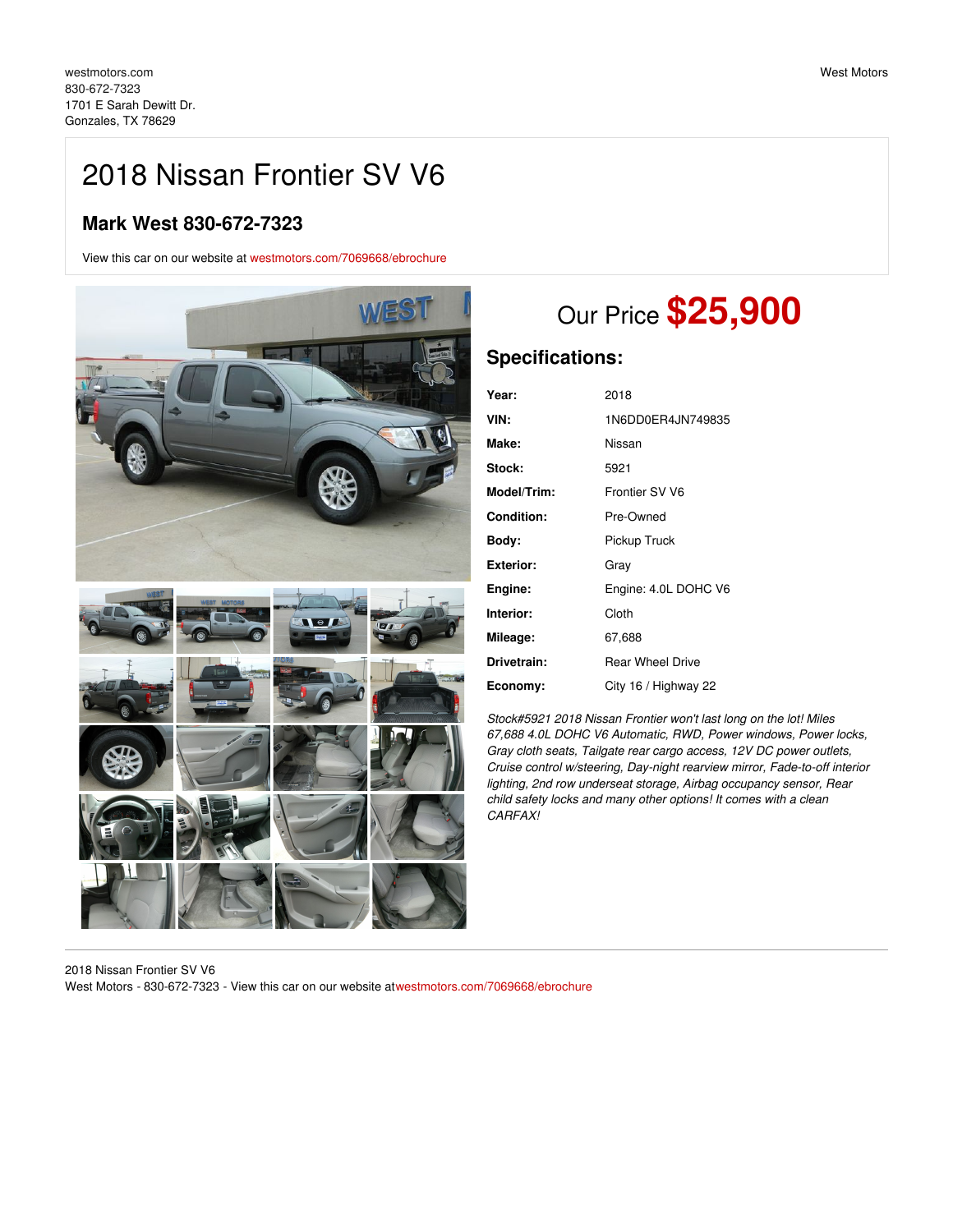

2018 Nissan Frontier SV V6 West Motors - 830-672-7323 - View this car on our website a[twestmotors.com/7069668/ebrochure](https://westmotors.com/vehicle/7069668/2018-nissan-frontier-sv-v6-gonzales-tx-78629/7069668/ebrochure)

## **Installed Options**

#### **Interior**

- Front Bucket Seats -inc: 4-way adjustable Driver Seat- Passenger Seat
- 60-40 Folding Split-Bench Front Facing Fold-Up Cushion Rear Seat
- Manual Tilt Steering Column
- Gauges -inc: Speedometer, Odometer, Voltmeter, Oil Pressure, Engine Coolant Temp, Tachometer and Trip Odometer
- Power Rear Windows- Front Cupholder- Rear Cupholder
- Remote Keyless Entry w/Illuminated Entry and Panic Button
- Cruise Control w/Steering Wheel Controls- Manual Air Conditioning
- HVAC -inc: Underseat Ducts- Illuminated Locking Glove Box- Driver Foot Rest
- Interior Trim -inc: Metal-Look Instrument Panel Insert and Chrome Interior Accents
- Full Cloth Headliner- Urethane Gear Shifter Material- Cloth Seat Trim
- Day-Night Rearview Mirror
- Driver And Passenger Visor Vanity Mirrors w/Driver And Passenger Auxiliary Mirror
- Full Floor Console w/Covered Storage, Mini Overhead Console w/Storage and 2 12V DC Power Outlets
- Front Map Lights- Fade-To-Off Interior Lighting- Full Carpet Floor Covering
- Pickup Cargo Box Lights
- Instrument Panel Covered Bin, Dashboard Storage, Driver / Passenger And Rear Door Bins and 2nd Row Underseat Storage
- Delayed Accessory Power- Power 1st Row Windows w/Driver 1-Touch Down
- Power Door Locks w/Autolock Feature- Analog Appearance
- Manual Anti-Whiplash Adjustable Front Head Restraints and Manual Adjustable Rear Head **Restraints**
- Front Center Armrest- 1 Seatback Storage Pocket- Engine Immobilizer
- 2 12V DC Power Outlets- Air Filtration

#### **Exterior**

- Wheels: 16" Alloy- Tires: P265/70R16 BSW AS- Regular Box Style
- Wheels w/Silver Accents- Steel Spare Wheel